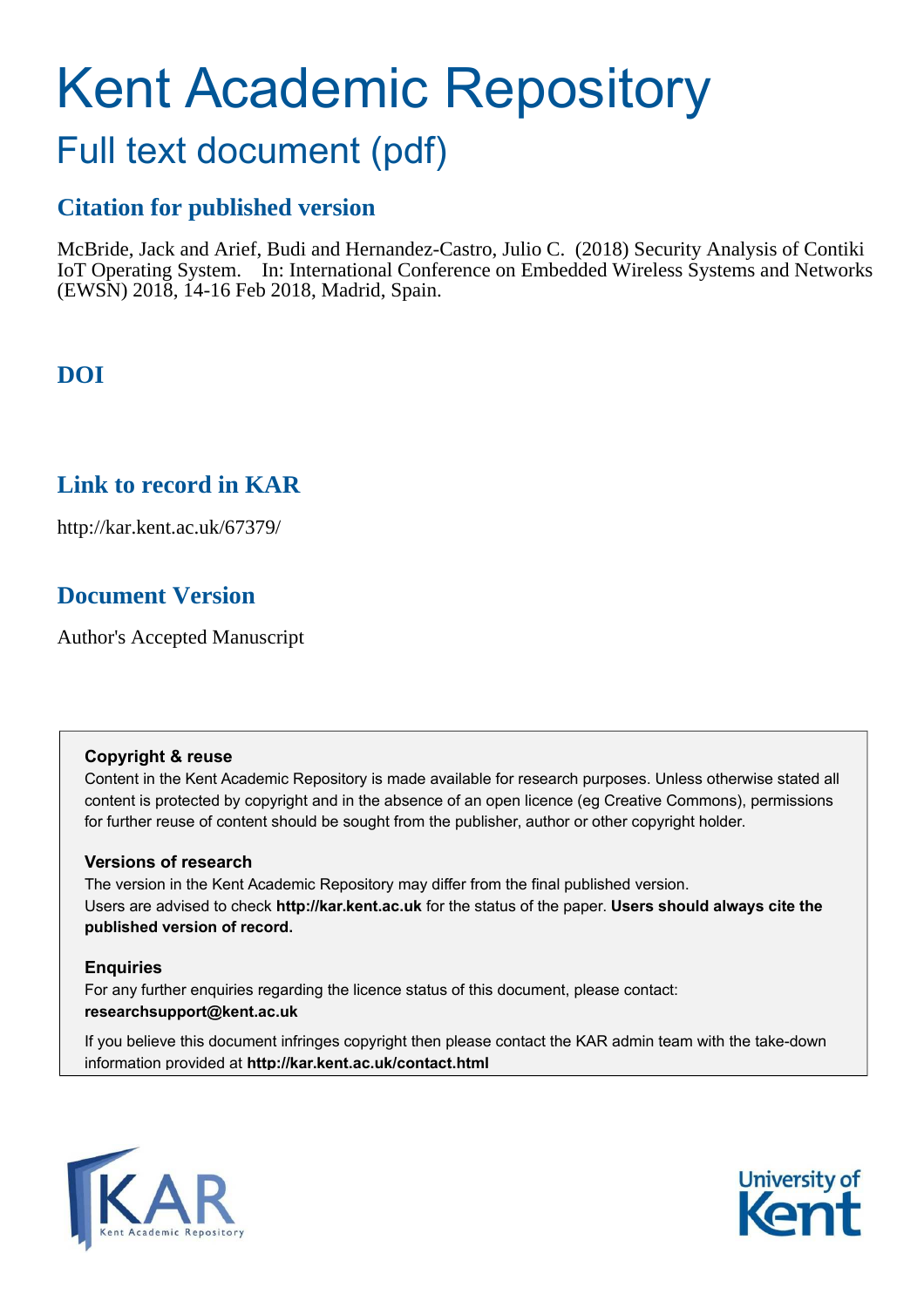### **Security Analysis of Contiki IoT Operating System**

Jack McBride School of Computing University of Kent jlgm2@kent.ac.uk

Budi Arief School of Computing University of Kent b.arief@kent.ac.uk Julio Hernandez-Castro School of Computing University of Kent jch27@kent.ac.uk

#### Abstract

The Internet of Things (IoT) has introduced a myriad of ways in which devices can interact with each other. The IoT concept provides opportunities for novel and useful applications but at the same time, concerns have been raised over potential security issues caused by buggy IoT software. It is therefore imperative to detect and fix these bugs in order to minimise the risk of IoT devices becoming the target or source of attacks. In this paper, we focus our investigation on the underlying IoT operating system (OS), which is critical for the overall security of IoT devices. We picked Contiki as our case study since it is a very popular IoT OS and we have access to part of the development team, allowing us to discuss potential vulnerabilities with them so that fixes can be implemented quickly. Using static program analysis tools and techniques, we are able to scan the source code of the Contiki OS systematically in order to identify, analyse and patch vulnerabilities. Our main contribution is a holistic and systematic analysis of Contiki, starting with an exploration of its metrics, fundamental architecture, and finally some of its vulnerabilities. Our analysis produced relevant data on the number of unsafe functions in use, as well as the bug density; both of which provide an indication of the overall security of the inspected system. Our effort led to the finding of two major issues, described in two Common Vulnerabilities and Exposures (CVE) reports.

#### Categories and Subject Descriptors

I.6 [Systems security]: Operating systems security – Mobile platform security; I.9 [Software and application security]: Software security engineering

#### General Terms

Security, operating systems, static analysis *Keywords*

Security analysis, Contiki, Internet of Things

#### 1 Introduction

Many Internet of Things (IoT) devices are designed to maximise convenience and performance, but these and other characteristics such as time-to-market frequently come with an associated cost in terms of security. As IoT devices are becoming more integrated into our daily lives – for example, in smart home and e-health scenarios – insecure IoT decives can pose a very serious threat. One of the most recent and consequential attacks came from the Mirai botnet in late 2016 [11]. This botnet was created by malware which amassed the collective power of several thousand compromised IoT devices (mostly smart cameras) to launch a Distributed Denial of Service (DDoS) attack against several critical network infrastructures, notably the Dyn DNS service provider. More security risks are anticipated, as according to the 2018 market forecast by Forbes [10], the IoT market is expected to expand to around USD 29.02 Billion by 2022, with security and privacy remaining its biggest challenge.

According to the IoT developer survey of 2017 [12], amongst the most popular operating systems in use are IoT based variations of Linux and Windows, with open source platforms FreeRTOS and Contiki set to experience "steady growth" over the years to come. It is then paramount that we turn our attention to the security of popular up-and-coming systems ahead of time, before they are deployed to billions of devices; particularly those which have small development teams, and lesser exposure. Fortunately, many of these systems are open-source, so analysis can be conducted directly on their source code. Projects such as Contiki, TinyOS and RIOT feature open, publicly accessible repositories. This paves the way for the usage of security techniques such as *static analysis*, which can assist in determining the existence of bugs before they are released into the wild.

Static analysis is a method of program debugging by examining the source code without execution. This is done to assist a developer in understanding the structure of their code, and find potential bugs emerging from it. Static analysis tools are usually capable of additionally calculating some valuable metrics of a code base, from which an estimate of "bug density" of a system can be inferred. For example, the "cleanroom development" technique is a formal method of software engineering capable of achieving uniformly low failure rates in delivered systems: 3 defects per 1000 lines of code during in-house testing and 0.1 defects per 1000 lines of code in the released product [6]. However, there is not cur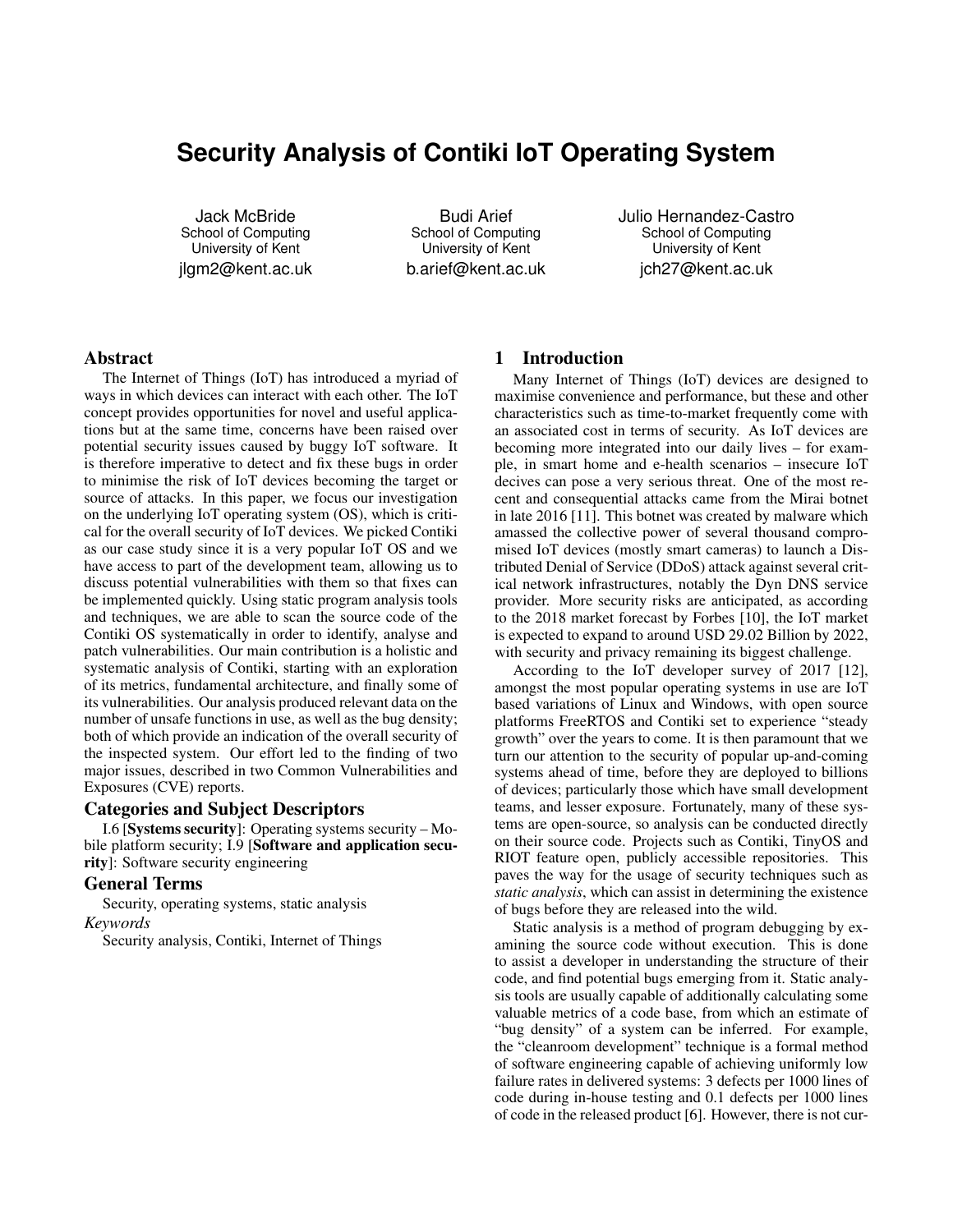rently a standard measure for determining what may constitute a bug. By investigating this in more detail, it is possible to determine the stability of Contiki in relation to other similar operating systems, and compare their progression over time as the overall size and complexity of the source code increases. On a larger scale, this also gives us valuable insights into the developing landscape of IoT security, and helps determining whether operating systems are becoming safer or more unstable over time.

This paper explores the effectiveness of deploying static analysis on the code bases of open source operating systems. The main focus is Contiki: a popular IoT operating system designed to support networks of low-power devices. We believe that due to its growing popularity, Contiki will soon feature in a large number of IoT applications, and so would benefit from a security analysis to identify bugs at an early stage. We do so by deploying a range of static analysis tools and combining their results. Besides our main aim of improving the security of Contiki, we also intend to explore and evaluate the capabilities of the tools.

The rest of the paper is organised as follows. Section 2 provides an overview of the Contiki operating system, which serves as the case study of our approach. Section 3 describes our methodology in addressing the challenges in securing the Contiki IoT operating system through a static analysis approach. Section 4 reports the results and analysis we performed on Contiki, culminating in two Common Vulnerabilities and Exposures disclosures discussed in Section 5. Section 6 outlines related work, while Section 7 summarises our paper and provides several ideas for future work.

#### 2 The Contiki Operating System

Contiki OS is an IoT operating system designed to support networked, resource-constrained devices. Implemented in C, Contiki prioritises lightweight memory management and power efficiency, with typical configurations being deployed using as little as 2 kilobytes of RAM and 60 kilobytes of ROM running at 1 MHz [7]. According to the IoT developer survey of 2017 [12], Contiki is used in roughly 13.4% of devices, and it is expected to grow steadily.

Designed to connect small, battery-powered devices to the internet, Contiki provides lightweight implementations for a variety of popular communication standards, including IEEE 802.15.4, 6LoWPAN, CoAP, MQTT, TSCH and RPL. Additionally, Contiki features a hardware-independent software infrastructure, with minimalistic abstraction being provided by the core system. Given the increasingly application-driven nature of sensor devices, this facilitates system portability, as additional platform support can be implemented in libraries and services on top of Contiki's fluid architecture.

Based on its support for a wide range of platforms and architectures, Contiki is considered an effective prototyping platform. Contiki has been integral to several recent IoT projects, in which it has provided a basis for consumer technology and hobbyist projects alike, such as the LiFX smart light bulb<sup>1</sup>, the Thingsquare cloud platform<sup>2</sup>, as well as general purpose sensor mote development such as the Zolertia ReMote<sup>3</sup>. Another popular choice is the Sensortag platform by Texas Instruments. One of its main products, the CC2650 LaunchPad<sup>4</sup>, encompasses an array of built-in sensors such as a humidity sensor, gyroscope and accelerometer, ambient light sensors and an infrared temperature sensor into a board priced at \$29 (£23) per unit. The Contiki source code also contains several examples of demo programs, which can be swiftly loaded onto devices and booted into a fully functioning Contiki system. In addition to its support for the TI MSP430 and Atmel AVR platforms, Contiki is also used across Redwire Econotags, Zolertia z1 motes, and ST Microelectronics development kits; and more recently, high end processor architectures such as the ARM Cortex.

As an open-source project, Contiki is maintained by a team of core developers alongside the technical community. The official github repository is open to the public to engage and contribute<sup>5</sup>. The latest stable release of the Contiki operating system, version 3.0, was published on 26 Aug 2015.

#### 3 Methodology

The first step was to grasp the scope of the system at hand. With Contiki, this meant determining the size of the project, as well as investigating how it has changed over the course of its releases. We began by measuring the total number of lines of code, expressed in *Source Lines of Code (SLOC)* over the entire code base of the project, as well as for each directory. This allowed us to establish granularity in the system as a whole, and then in terms of its constituent components.

Once we had obtained a basic understanding of Contiki through its global metrics, the next stage was to investigate the deployment of static analysis tools on its source code. Static program analysis is a security technique involving the use of automated software tools on the source code of a software system. The analysis is, in principle, "static", in the sense that the code being analysed is not executed; but instead interpreted for errors, making it possible for the most elusive bugs to be detected. Such bugs may otherwise be completely imperceptible during execution time, leading to unexpected and sometimes dangerous behaviour. We deploy this analysis technique upon the Contiki source code to determine the existence of bugs and logic flaws.

The aim of using static analysis in this project is to measure the overall "bug density" of the Contiki operating system, as well as to locate any critical bugs. The bug density provides a measure of security for the scope of the system, usually by determining how many bugs are likely to be present in a given number of lines of code. From here, we then perform a closer analysis upon the main areas where the results show evidence of vulnerabilities. For example, we consider the code in the 'core' directory to be of higher priority than that in 'examples', on the basis that the former exists in *all* devices running Contiki, while the latter is deployed in particular platforms only.

As with any security analysis, providing a holistic and complete overview of a system is paramount. In previous

<sup>&</sup>lt;sup>1</sup>https://www.lifx.com/collections/featured-products

<sup>2</sup>http://www.thingsquare.com/

<sup>&</sup>lt;sup>3</sup>http://zolertia.io/product/hardware/re-mote

<sup>4</sup>http://www.ti.com/tool/launchxl-cc2650

<sup>5</sup>http://www.contiki-os.org/community.html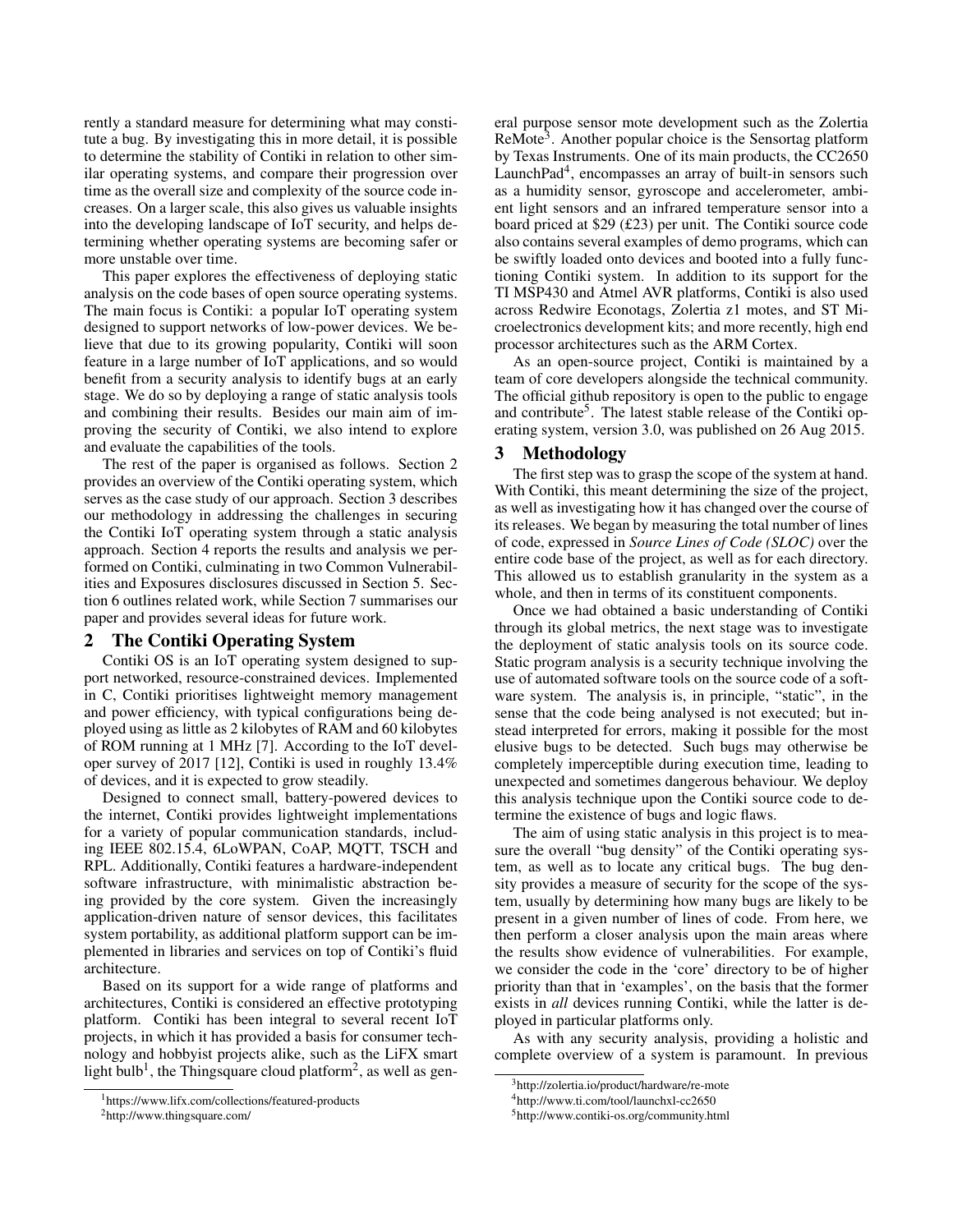research, we had learned that on the market of static analysis tools, there are considerable gaps in terms of sensitivity, speed, usability and applicability. As such, the potential of our work would not be realised with a single tool. Our analysis, thus, starts with a range of eight tools of which we fully utilised six: two are commercial (CodeSonar<sup>6</sup> and Understand<sup>7</sup>), the other four being open source (Cppcheck<sup>8</sup>, Clang<sup>9</sup>, Flawfinder<sup>10</sup> and RATS<sup>11</sup>). Our aim here is to expand upon the coverage of the source code, for there is a high likelihood that some tools miss bugs which are spotted by others. It is known that certain tools specialise at finding particular bugs, so the aim is to gather different ones to increase the potential for vulnerabilities to be found.

#### 4 Results and Analysis

Contiki is a large piece of software containing many directories and providing support for multiple programming languages. Furthermore, the software has evolved through many versions (at least ten stable versions since its inception). As such, there are three main types of analysis we carried out: by version, by programming language and by directory. However, due to space constraints, we present the results and analysis by version only. There are four main factors we consider: size of code base, number of errors, bug density, and unsafe function usage.

#### 4.1 Code Base Size

We gathered source code metrics in order to understand the scale of the Contiki code base. This first step was fundamental to understanding the system's bug density, which we calculated by determining the average number of bugs present per 1,000 source lines of code (KSLOC). We determined how the size of Contiki had evolved over the past 10 years. This was used to investigate the system from a historical perspective. We believe that this provides assistance in estimating how the future bug density could progress.

#### 4.2 Errors

Having obtained a set of software metrics, our next direction was to use the tools to briefly estimate the number of errors in the Contiki source code. By "error", we mean a mistake, misconception, or misunderstanding that a software developer made when writing a program. The presence of errors may create security vulnerabilities and increase the likelihood of bugs in the developed software system. The aim here was to reveal information regarding the current areas which are most heavily affected by potential bugs. Furthermore, we can observe the error rate over time between consecutive releases, and draw conclusions and estimations about its future evolution with regard to historical data. The results can be seen in Table 1.

According to our findings, the number of potential errors in Contiki has steadily increased over time, with the latest release exhibiting upwards of 4,000 errors. This is perhaps to be expected though, as over time the size of the code base

Table 1. Errors detected by tool, for each Contiki version.

| Version | SLOC   | Flawfinder | <b>RATS</b> | <b>Cppcheck</b> |
|---------|--------|------------|-------------|-----------------|
| 2.0     | 69165  | 1326       | 204         | 9               |
| 2.1     | 80029  | 1480       | 236         | 19              |
| 2.2     | 90217  | 1692       | 263         | 34              |
| 2.3     | 116648 | 2058       | 304         | 33              |
| 2.4     | 147042 | 2283       | 332         | 41              |
| 2.5     | 191187 | 2660       | 393         | 50              |
| 2.6     | 217308 | 2963       | 417         | 60              |
| 2.7     | 235456 | 3044       | 410         | 125             |
| 3.0     | 260346 | 3081       | 406         | 122             |
| 3.x     | 355913 | 3451       | 439         | 123             |

of any project grows leading to higher complexity levels and therefore increasing the likelihood that bugs are introduced into the system. That said, over time studies have increasingly highlighted the dangers of unsafe programming practices in ANSI C. These findings are also generally reflected in the outputs of each tool; each of which shows a gradual rise in issues detected between versions.

#### 4.3 Bug Density

This section describes our findings regarding the error distribution of the Contiki source code, commonly referred to as the *bug density*.We postulate that there are several factors affecting the bug density metric, such as code complexity, the type of defects taken into account for the calculation, the time scale over bug density calculation, developer and tester skills, and sensitivity of tools used to locate bugs.

We argue that complexity of code is intrinsic to our case study of an operating system. We intend to target the next three points (type of defect, time taken, and developer/tester skills) by automating the process with our tools. As a result, time will not be an issue and neither will tester skills. However, the type of defects calculated presents an interesting challenge. This is applicable to the tools we used, in that each of them prioritise a different subset of bugs to detect. As such, our results presented a spectrum of sorts: Flawfinder, which reports argue is strong at minimising false positives, reports a significantly higher value for bug density. RATS is between the two extremes. We attempt to combat this by generating an average bug density across the open source tools we used, so as to scale the outputs appropriately. Table 2 provides the breakdown of the results.

We ran each tool to traverse all of the directories of the Contiki releases over the past 10 years. Using the code metrics we obtained from *SLOCCount*, we generated a measure of bug density in the Contiki operating system across its released versions.

Using this data, we then generated the total bug density and scaled it appropriately to determine the number of bugs per 1,000 lines of code. As there is no standard way of determining bug density, we calculated it first by taking the average number of bugs across the tools, as well as by generating a separate output for each individually, to allow us to compare the differences in tool output.

The bug density was initially measured by code base to establish a general overview of the bugs in Contiki. Whilst the tools are capable of reporting on specific cases of error prone behaviour in the source code, exploring those capabilities is further considered in Section 4.4. During this stage,

<sup>6</sup>https://www.grammatech.com/products/codesonar

<sup>7</sup>https://scitools.com/

<sup>8</sup>http://cppcheck.sourceforge.net/

<sup>9</sup>https://clang-analyzer.llvm.org/

<sup>10</sup>https://www.dwheeler.com/flawfinder/

<sup>11</sup>https://tinyurl.com/y94gyedm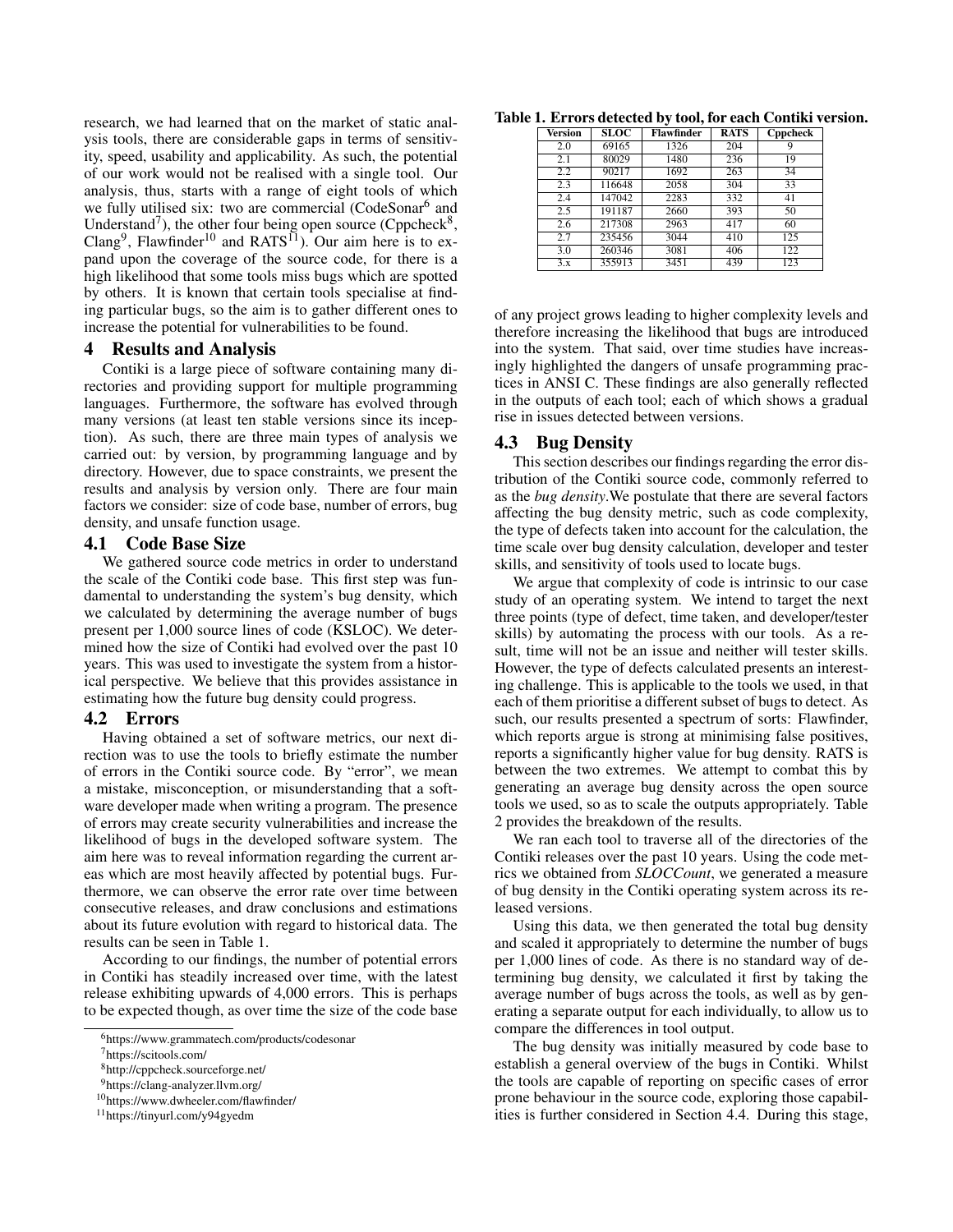the goal was to pinpoint the critical areas of Contiki, i.e. most vulnerable, most popularly used, and those hosting the highest concentration of potential bugs. This was used to pick the areas of the system on which to deploy the more accurate commercial tools. From our findings, we calculated the average bug density of Contiki in terms of its releases over time, and each specific directory of its latest release.

| <b>Version</b> | SLOC   | $\overline{Avg\#of}$ errors | <b>Bug Density (KLOC)</b> |
|----------------|--------|-----------------------------|---------------------------|
| 2.0            | 69165  | 513                         | 5.6312                    |
| 2.1            | 80029  | 578.3333                    | 5.1644                    |
| 2.2            | 90217  | 663                         | 5.2181                    |
| 2.3            | 116648 | 798.3333                    | 4.8881                    |
| 2.4            | 147042 | 885.3333                    | 4.4587                    |
| 2.5            | 191187 | 1034.3333                   | 4.1939                    |
| 2.6            | 217308 | 1146.6666                   | 3.8071                    |
| 2.7            | 235456 | 1193                        | 3.9609                    |
| 3.0            | 260346 | 1203                        | 3.6571                    |
| 3.x            | 355913 | 1338.3333                   | 3.1441                    |

Table 2. Bug density per KLOC in Contiki, by version.

It appears that whilst the number of bugs is increasing between Contiki releases, on average the bug density is decreasing. This is reflected both in terms of the average measure taken across all three tools, as well as in the individual cases besides that of Cppcheck, for which the bug density appears to peak twice: at Contiki versions 2.2 and 2.7, before settling. This may be attributed to Cppcheck's tendency to target a specific class of bug to minimise false positive results. However, it may also indicate a spike in numbers of a particular bug which Cppcheck is receptive to, prompting a more in-depth analysis.

Our investigation into the bug density per directory reveals a convergence of errors towards the *tools, apps* and *examples* directories (of 18.09, 12.07 and 6.54 respectively). This is not surprising, as these are the areas of the system which contain some of the more complex code. Across the majority of the analysis tools, the highest bug densities are found in the *tools* and *apps* directories. This is also unsurprising, as most of the code from these directories form the underlying functionality in Contiki. Once again, this result is shown clearly in the relationship between Flawfinder and RATS, but less so for Cppcheck: which interprets *tools* as having a lower bug density. Surprisingly, the *core* directory has one of the lowest bug density results at 3.743 per KLOC. This could be down to a number of reasons, e.g. the Contiki developers focus the majority of their time on maintaining the core functionality of the OS hence it is more polished.

It is difficult to reach a general consensus on bug density based in the reporting by these tools as, for example, RATS and Flawfinder show high levels, up to 29 potential bugs per 1,000 lines of code. However, as the definition of what constitutes a bug is down to interpretation, it may be that this particular result simply demonstrates high levels of false positives.

#### 4.4 Unsafe Function Usage

For the tools that had the ability to report on unsafe function usage (which, in our study, are RATS and Flawfinder) we collected statistics of unsafe functions from data longitudinally over the past 10 years of Contiki releases, starting from version 2.0 and concluding with the current release.

This avenue of work was conducted mainly in response to previous research conducted by Alnaeli et al. [1] on Contiki and its competitors, and borrows their definition of "unsafe" in terms of functions written in C. Additionally, we researched the CVE database for information regarding bug types. Our primary consideration are the functions in the C standard library that have been deprecated and replaced with safer alternatives, such as strepy and strnepy; the latter was introduced to combat buffer overflow vulnerabilities. Additionally, we drew upon the extensive knowledge base of professional C programmers, researchers, and documentation found on various sites online.

Our results show that one of the more verbose static analysis tools, Flawfinder, reports on a considerably higher amount of issues that RATS. Flawfinder has specific features for detecting the usage of unsafe functions including a builtin database. For illustration, the results from Flawfinder can be seen in Table 3.

Interestingly, there was a lack of consistency between the findings we produced and those reported in the research by Alnaeli et al.[1], in which the researchers postulated that there were 1,859 unsafe functions detected in Contiki using the *UnsafeFunsDetector* tool. This once again highlights the clear lack of consistency between the reporting of static analysis tools; possibly resulting in a skewed impression across a system's security. As their *UnsafeFunsDetector* tool was not made publicly available following the publication, it is impossible to verify their claims.

Flawfinder reports very high use of the dangerous functions memcpy and strlen. Using this, we can infer the circumstances under which the highest concentration of vulnerabilities in Contiki will arise. In this case, the computing of string lengths using strlen might lead to space issues for null terminating characters (which strlen does not compute). Further to this, memcpy is known to cause serious buffer issues; suggesting the possibility of buffer overflows in the system. Alternatively, had the programmers implemented a safer version of memcpy (such as memmove) this threat would be reduced.

#### 5 CVE Disclosure

As a result of testing the Contiki operating system in our testbed environment, we discovered two major exploitable vulnerabilities, which we disclosed to the Common Vulnerabilities and Exposures List $^{12}$ .

#### 5.1 CVE-2017-7295

The first vulnerability resulted in a system crash for a Contiki device running in network node. We discovered this by tracing a use-after-free vulnerability in the httpd-simple.c file in the *cc26xx-web-demo*, detected as a result of our use of static analysis tools and debugging within our test bed environment. A typical use-after-free bug occurs when a previously released memory resource which has been deallocated following its use, is called upon again by the program. This can result in a program or system crash. An attacker could abuse this to cause issues in a network deployed in the real world, potentially using it as leverage to disrupt or damage network infrastructure.

<sup>12</sup>https://cve.mitre.org/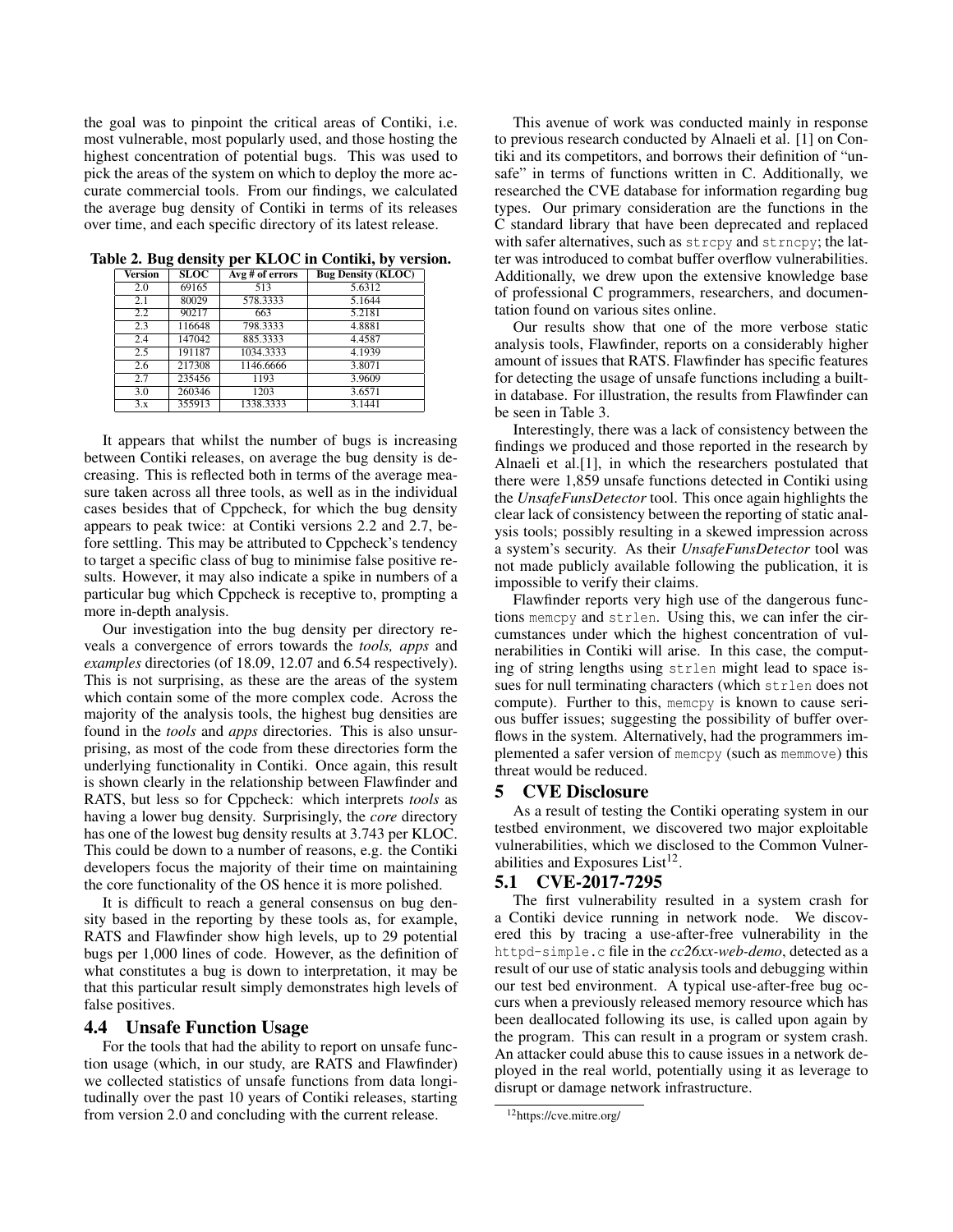| <b>Version</b> | 2.0            | 2.1            | 2.2                     | $\overline{2.3}$ | 2.4             | $\overline{2.5}$ | 2.6            | $\overline{2.7}$ | 3.0            | 3.x            | <b>Total</b>    |
|----------------|----------------|----------------|-------------------------|------------------|-----------------|------------------|----------------|------------------|----------------|----------------|-----------------|
| puts           | $\mathbf{0}$   | $\Omega$       | $\Omega$                | $\Omega$         | $\Omega$        | $\Omega$         | $\Omega$       | $\Omega$         | $\Omega$       | $\mathbf{0}$   | $\Omega$        |
| gets           | $\Omega$       | $\overline{0}$ | $\Omega$                | $\Omega$         | $\Omega$        | $\overline{2}$   | $\overline{2}$ | $\overline{2}$   | $\overline{c}$ | $\Omega$       | 8               |
| fgets          | $\overline{0}$ | $\overline{0}$ | $\overline{0}$          | $\overline{0}$   | $\overline{0}$  | $\overline{0}$   | $\overline{0}$ | $\overline{0}$   | $\overline{0}$ | $\overline{0}$ | $\overline{0}$  |
| sprintf        | 34             | 44             | 52                      | 60               | $\overline{77}$ | 101              | 101            | 102              | 97             | 90             | 758             |
| strchr         | $\Omega$       | $\Omega$       | $\Omega$                | $\Omega$         | $\Omega$        | $\Omega$         | $\Omega$       | $\Omega$         | $\Omega$       | $\Omega$       | $\Omega$        |
| strlen         | 143            | 149            | 176                     | 189              | 199             | 184              | 236            | 284              | 318            | 375            | 2253            |
| sscanf         | $\Omega$       | $\Omega$       | $\Omega$                | $\Omega$         | $\Omega$        | $\overline{c}$   | $\overline{c}$ | $\overline{c}$   | $\overline{c}$ | $\overline{c}$ | 10              |
| scanf          | $\Omega$       | $\Omega$       | $\Omega$                | 1                | 1               | 6                | 6              | 6                | 6              | 6              | 32              |
| strcmp         | $\overline{0}$ | $\overline{0}$ | $\overline{0}$          | $\overline{0}$   | $\overline{0}$  | $\overline{0}$   | $\overline{0}$ | $\overline{0}$   | $\overline{0}$ | $\overline{0}$ | $\overline{0}$  |
| malloc         | $\overline{0}$ | $\overline{0}$ | $\overline{0}$          | $\overline{0}$   | $\overline{0}$  | $\overline{0}$   | $\overline{0}$ | $\overline{0}$   | $\overline{0}$ | $\overline{0}$ | $\overline{0}$  |
| free           | $\overline{0}$ | $\overline{0}$ | $\overline{0}$          | $\overline{0}$   | $\overline{0}$  | $\overline{0}$   | $\overline{0}$ | $\overline{0}$   | $\overline{0}$ | $\overline{0}$ | $\overline{0}$  |
| fopen          | $\overline{0}$ | $\overline{0}$ | 6                       | 6                | 11              | $\overline{11}$  | $\overline{8}$ | 10               | 10             | $\overline{9}$ | $\overline{71}$ |
| localtime      | $\overline{0}$ | $\overline{0}$ | $\overline{0}$          | $\overline{0}$   | $\overline{0}$  | $\overline{0}$   | $\overline{0}$ | $\overline{0}$   | $\overline{0}$ | $\overline{0}$ | $\overline{0}$  |
| system         | 9              | 7              | 12                      | 14               | 14              | 16               | 15             | 14               | 16             | 17             | 134             |
| memcpy         | 142            | 168            | 215                     | 330              | 381             | 465              | 585            | 604              | 658            | 743            | 4291            |
| alloca         | $\Omega$       | $\overline{0}$ | $\overline{0}$          | $\overline{0}$   | $\overline{0}$  | $\overline{0}$   | $\overline{0}$ | $\overline{0}$   | $\Omega$       | $\overline{0}$ | $\overline{0}$  |
| CopyMemory     | $\overline{2}$ | 1              | $\overline{2}$          | $\overline{2}$   | $\overline{2}$  | $\overline{4}$   | $\overline{4}$ | $\overline{4}$   | $\overline{4}$ | $\overline{4}$ | 29              |
| vsprintf       | $\overline{1}$ | $\overline{2}$ | $\overline{2}$          | $\overline{2}$   | $\overline{2}$  | $\overline{2}$   |                | 1                | 1              | 1              | $\overline{15}$ |
| snprintf       | $\overline{0}$ | $\overline{0}$ | 10                      | 12               | 17              | 32               | 33             | 33               | 33             | 44             | 214             |
| vsnprintf      | 3              | $\overline{2}$ | $\overline{\mathbf{3}}$ | 5                | 7               | 11               | 14             | 14               | 16             | 20             | 95              |
| wsprintf       | $\overline{0}$ | $\overline{0}$ | $\Omega$                | $\Omega$         | $\Omega$        | $\Omega$         | $\Omega$       | $\Omega$         | $\Omega$       | $\Omega$       | $\Omega$        |
| strtok         | $\overline{0}$ | $\overline{0}$ | $\overline{0}$          | $\overline{0}$   | $\overline{0}$  | $\overline{0}$   | $\overline{0}$ | $\overline{0}$   | $\overline{0}$ | $\overline{0}$ | $\overline{0}$  |
| Total          | 334            | 373            | 478                     | 621              | 711             | 836              | 1007           | 1076             | 1163           | 1311           | 7910            |

Table 3. Unsafe function usage by Contiki version reported by Flawfinder.



Figure 1. CVE-2017-7295 entry.

#### 5.2 CVE-2017-7296

The flaw we discovered presents the possibility of a persistent XSS attack on a Contiki device running as a native node. In the MQTT/IBM Cloud configuration page running on the node, a lack of input checking in the text input fields makes it possible for an attacker to submit malicious Javascript code – tested in our case using the "Type ID" field. When the devices MQTT configuration is updated with the malicious script input, the stored code may be executed in a users browser when they visit the configuration page to view or update settings.

We documented this vulnerability with a description of its reproducible steps, along with a video  $^{13}$  in which we injected our own arbitrary Javascript code into a device's cloud configuration page. We concluded that due to this vulnerability, an attacker would be capable of remotely hacking into any vulnerable system running Contiki 3.0.

#### 6 Related Work

Whilst there have been almost universal benefits following advances in the IoT, this technology introduces an in-

|                                                                                                               | <b>CVE-ID</b>                                                                                                                                                                                                                                                                                                                                                                                                                                                                                                                         |  |  |  |  |  |
|---------------------------------------------------------------------------------------------------------------|---------------------------------------------------------------------------------------------------------------------------------------------------------------------------------------------------------------------------------------------------------------------------------------------------------------------------------------------------------------------------------------------------------------------------------------------------------------------------------------------------------------------------------------|--|--|--|--|--|
| CVE-2017-7296                                                                                                 | Learn more at National Vulnerability Database (NVD)<br>. Severity Rating . Fix Information . Vulnerable Software Versions . SCAP Mappings                                                                                                                                                                                                                                                                                                                                                                                             |  |  |  |  |  |
| <b>Description</b>                                                                                            |                                                                                                                                                                                                                                                                                                                                                                                                                                                                                                                                       |  |  |  |  |  |
|                                                                                                               | An issue was discovered in Contiki Operating System 3.0. A Persistent XSS vulnerability is present in the MOTT/IBM Cloud Config page (aka mgtt.html)<br>of cc26xx-web-demo. The cc26xx-web-demo features a webserver that runs on a constrained device. That particular page allows a user to remotely<br>configure that device's operation by sending HTTP POST requests. The vulnerability consists of improper input sanitisation of the text fields on the<br>MOTT/IBM Cloud config page, allowing for JavaScript code injection. |  |  |  |  |  |
| <b>References</b>                                                                                             |                                                                                                                                                                                                                                                                                                                                                                                                                                                                                                                                       |  |  |  |  |  |
|                                                                                                               | Note: References are provided for the convenience of the reader to help distinguish between vulnerabilities. The list is not intended to be complete.                                                                                                                                                                                                                                                                                                                                                                                 |  |  |  |  |  |
| $-BID:98790$                                                                                                  | MISC:https://gist.github.com/iackmcbride/c9328627f1ee104ce84f3fb7eff42f1e<br>. URL:http://www.securityfocus.com/bid/98790                                                                                                                                                                                                                                                                                                                                                                                                             |  |  |  |  |  |
| <b>Date Entry Created</b>                                                                                     |                                                                                                                                                                                                                                                                                                                                                                                                                                                                                                                                       |  |  |  |  |  |
| 20170328                                                                                                      | Disclaimer: The entry creation date may reflect when the CVE-ID was allocated or reserved, and does not necessarily<br>indicate when this vulnerability was discovered, shared with the affected vendor, publicly disclosed, or updated in CVE.                                                                                                                                                                                                                                                                                       |  |  |  |  |  |
| <b>Phase (Legacy)</b>                                                                                         |                                                                                                                                                                                                                                                                                                                                                                                                                                                                                                                                       |  |  |  |  |  |
| Assigned (20170328)                                                                                           |                                                                                                                                                                                                                                                                                                                                                                                                                                                                                                                                       |  |  |  |  |  |
| <b>Votes (Legacy)</b>                                                                                         |                                                                                                                                                                                                                                                                                                                                                                                                                                                                                                                                       |  |  |  |  |  |
| <b>Comments (Legacy)</b>                                                                                      |                                                                                                                                                                                                                                                                                                                                                                                                                                                                                                                                       |  |  |  |  |  |
|                                                                                                               |                                                                                                                                                                                                                                                                                                                                                                                                                                                                                                                                       |  |  |  |  |  |
| <b>Proposed (Legacy)</b>                                                                                      |                                                                                                                                                                                                                                                                                                                                                                                                                                                                                                                                       |  |  |  |  |  |
| N/A                                                                                                           |                                                                                                                                                                                                                                                                                                                                                                                                                                                                                                                                       |  |  |  |  |  |
| This is an entry on the CVE list, which standardizes names for security problems.                             |                                                                                                                                                                                                                                                                                                                                                                                                                                                                                                                                       |  |  |  |  |  |
| <b>SEARCH CVE USING KEYWORDS:</b><br>Submit<br>You can also search by reference using the CVE Reference Maps. |                                                                                                                                                                                                                                                                                                                                                                                                                                                                                                                                       |  |  |  |  |  |
|                                                                                                               | For More Information: cye@mitre.org                                                                                                                                                                                                                                                                                                                                                                                                                                                                                                   |  |  |  |  |  |
|                                                                                                               |                                                                                                                                                                                                                                                                                                                                                                                                                                                                                                                                       |  |  |  |  |  |

Figure 2. CVE-2017-7296 entry.

creased risk to the privacy and integrity of our assets and lives.

The work of Zhang et al. [14] describes seven major priorities and challenges currently faced in IoT research. According to their research, some of the field's greatest challenges are rooted in security; namely in enforcing a suitable standard of measures for protecting IoT devices. Particularly, the authors acknowledge the emerging challenge of scalable cryptography, emphasising the need for lightweight and IoT driven solutions. The factor of software vulnerability in the development stages is also cited as critical.

A core use case of Contiki is for wireless sensor networks (WSN), where a series of connected devices, referred to as "nodes" or "motes" exchange data to provide a service [8]. Based on time and execution overhead, most WSN deployments do not possess robust protection measures. This presents a high security risk, as many WSN systems are featured in sensitive applications such as health monitoring, where there is an intrinsic need for confidentiality and availability. Data integrity must also be accounted for, as critical

<sup>13</sup>https://tinyurl.com/y8glecv9